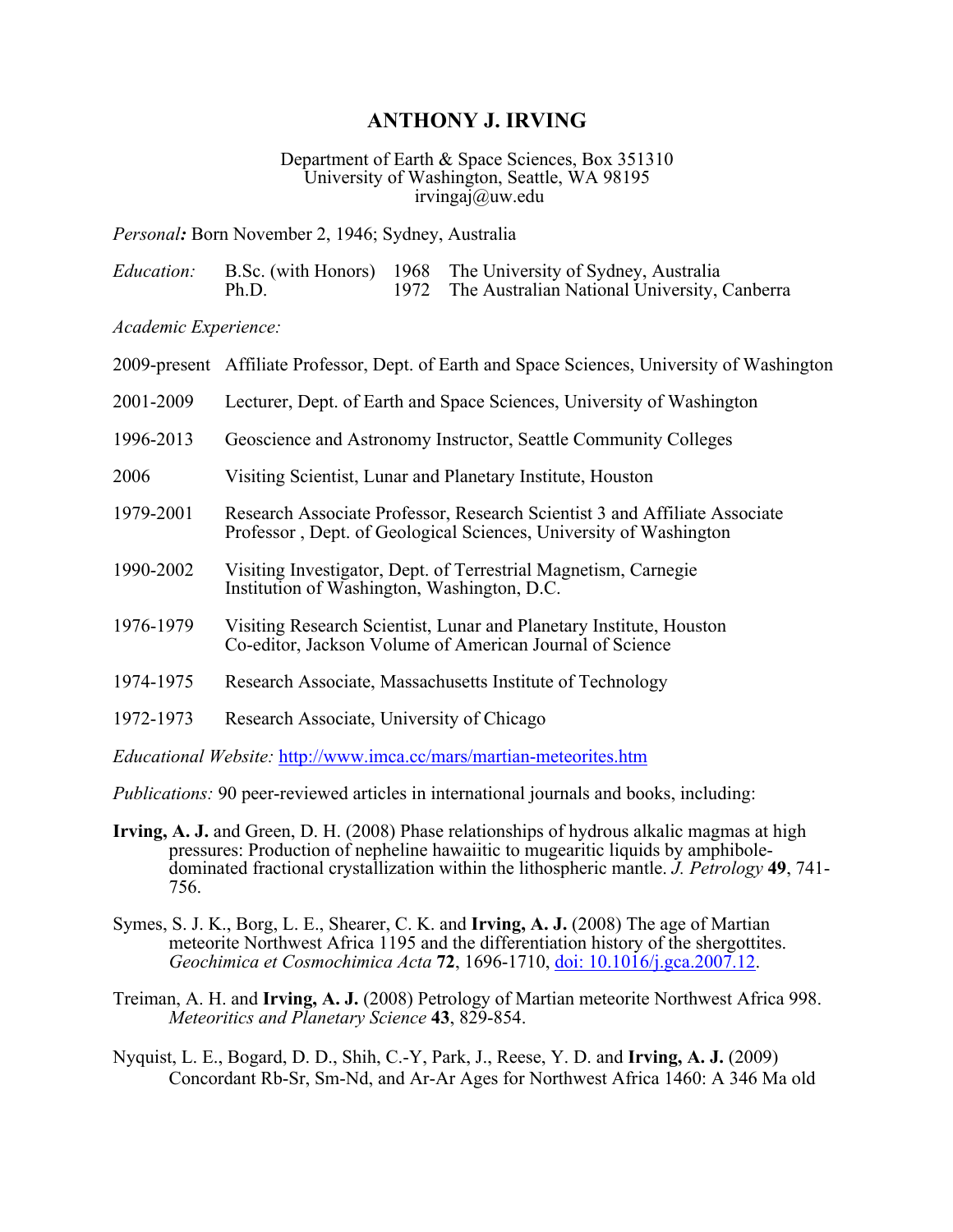basaltic shergottite related to "lherzolitic" shergottites. *Geochimica et Cosmochimica Acta* **73**, doi:10.1016/j.gca.2009.04.008.

- Korotev, R. L., Zeigler, R., Jolliff, B., **Irving, A. J.** and Bunch, T. (2009) Compositional and lithological diversity among brecciated lunar meteorites of intermediate iron content. *Meteoritics and Planetary Science* **44**, 1287-1322.
- Joy, K. H., Burgess, R., Hinton, R., Fernandes, V. A., Crawford, I. A., Kearsley, A. T., **Irving, A. J.** and EIMF (2011) Petrogenesis and chronology of lunar meteorite Northwest Africa 4472: A KREEPy regolith breccia from the Moon. *Geochimica et Cosmochimica Acta*  **75**, 2420-2452.
- Schiller, M., Baker, J., Creech, J., Paton, C., Millet, M.-A., **Irving, A. J.** and Bizzarro, M. (2011) Rapid timescales for magma ocean crystallization on the HED parent body. *Astrophysical Journal Letters* **740** L22, doi:10.1088/2041-8205/740/1/L22.
- Brandon, A. L., Puchtel, I., Walker, R. J., Day, J. M. D., **Irving, A. J.** and Taylor, L. A. (2012) Evolution of the Martian mantle inferred from the <sup>187</sup>Re-<sup>187</sup>Os isotope and highly siderophile element abundance systematics of shergottite meteorites. *Geochimica et Cosmochimica Acta* **76**, 206-235.
- Day, J. M. D., Walker, R. J., Ash, R. D., Liu, Y., Rumble, D., III, **Irving, A. J.**, Goodrich, C. A., Tait, K., McDonough, W. F. and Taylor, L. A. (2012) Origin of Graves Nunataks 06128 and 06129, brachinites, and brachinite-like achondrites by partial melting of volatile-rich primitive parent bodies. *Geochimica et Cosmochimica Acta* **81**, 94-128.
- Kleine, T., Hans, U., **Irving, A. J.** and Bourdon, B. (2012) Chronology of the angrite parent body and implications for core formation in protoplanets. *Geochimica et Cosmochimica Acta* **84**, 186-203, doi:10.1016/j.gca.2012.01.032.
- Kiefer, W. S., Macke, R. J., Britt, D. T., **Irving, A. J.** and Consolmagno, G. J. (2012) The density and porosity of lunar rocks. *Geophysical Research Letters* **39**, L07201, doi:10.1029/2012GL051319.
- Walton, E.L., **Irving, A. J.**, Bunch, T. E. and Herd, C. D. K. (2012) Northwest Africa 4797: A strongly shocked ultramafic poikilitic shergottite related to intermediate Martian meteorites. *Meteoritics and Planetary Science* **47**, 1449-1474, doi: 10.1111/j.1945- 5100.2012.01407.x.
- Walton, E. L., Kelley, S. Herd, C. D. K. and **Irving, A. J.** (2013) A laser probe <sup>40</sup>Ar<sup>/39</sup>Ar investigation of poikilitic shergottite NWA 4797: implications for the timing of shock metamorphism. *Journal of the Geological Society of London* **378**, doi:10.1144/SP378.11.
- Franz, H. B., Kim, S.-T., Farquhar, J., Day, J. M. D., Economos, R. C., McKeegan, K. D., Schmitt, A. K., **Irving, A. J.**, Hoek, J. and Dottin J., III (2014) Isotopic links between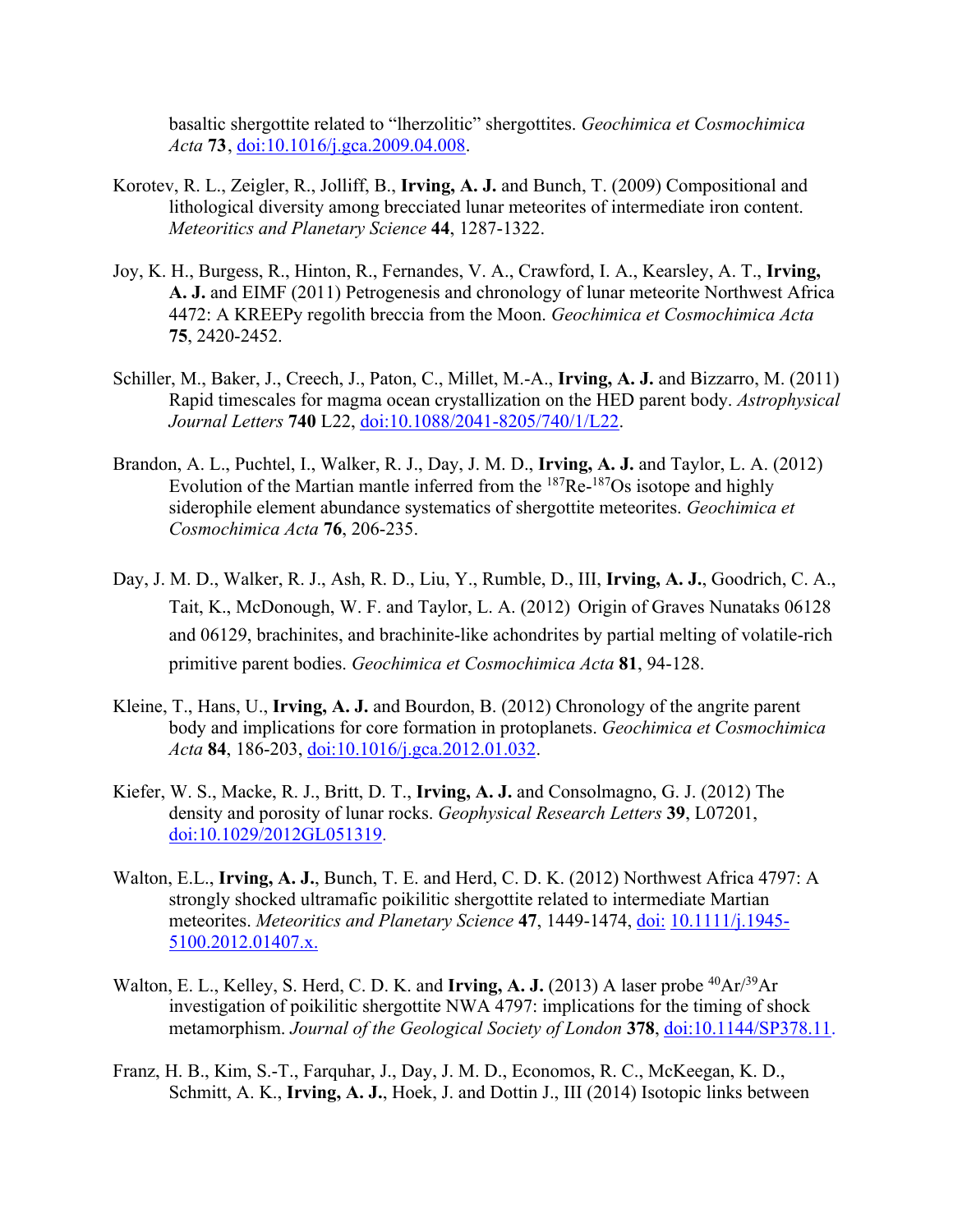atmospheric chemistry and the deep sulphur cycle on Mars. *Nature* **508**, 364-368, doi:10.1038/nature13175.

- Wittmann, A., Korotev, R. L., Joliff, B. L., **Irving, A. J.**, Moser, D. E., Barker, I. and Rumble, D., III (2015) Petrography and composition of Martian regolith breccia meteorite Northwest Africa 7475. *Meteoritics and Planetary Science* **50**, 326-352, doi: 10.1111/maps.12425.
- Yang, S., Humayun, M., Righter, K., Jefferson, G., Fields, D. and **Irving, A. J.** (2015) Siderophile and chalcophile element abundances in shergottites: Implications for Martian core formation. *Meteoritics and Planetary Science* **50**, 691-714, doi: 10.1111/maps.12384.
- Wieler, R., Huber, L., Busemann, H., Seiler, S., Leya, I., Maden, C., Masarik, J., Meier, M. M. M., Nagao, K, Trappitsch, R. and **Irving, A. J.** (2016) Noble gases in eighteen Martian meteorites and angrite Northwest Africa 7812 – exposure ages, trapped gases and a reevaluation of the evidence for solar cosmic ray Ne in shergottites and other achondrites. *Meteoritics and Planetary Science* **51**, 407-428, doi: 10.1111/maps.12600.
- Koefoed, P., Amelin, Y., Yin, Q.-Z., Wimpenny, J., Sanborn, M.E., Iizuka, T. and **Irving, A.J.**, (2016) U–Pb and Al–Mg systematics of the ungrouped achondrite Northwest Africa 7325. *Geochimica et Cosmochim. Acta* **183**, 31–45.
- Lapen, T. J., Righter, M., Andreasen, R., **Irving, A. J.**, Satkoski, A. M., Beard, B. L., Nishiizumi K., Jull, A. J. T., and Caffee M. W. (2017) Two billion years of magmatism recorded from a single Mars meteorite ejection site. *Science Advances* **3**, doi: 10.1126/sciadv.1600922.
- Weiss, B. P., Wang, H., Sharp, T. G., Gattacceca, J., Shuster, D. L., Downey, B., Hu, J., Fu, R. R., Kuan, A. T., Suavet, C., **Irving, A. J.**, Wang, J. and Wang, J. (2017) A nonmagnetic differentiated early planetary body. *Earth and Planetary Science Letters* **468**, 119-132.
- Kent, J. J., Brandon, A. D., Joy, K. H., Peslier, A. H., Lapen, T. J., **Irving, A. J.** and Coleff D. M. (2017) Mineralogy and petrogenesis of lunar magnesian granulitic meteorite Northwest Africa 5744. *Meteoritics and Planetary Science* **52**, 1916-1940, doi: 10.1111/maps.12898.
- Li., S., Yin, Q.-Z., Bao, H., Sanborn, M. E., **Irving, A. J.**, Ziegler, K, Agee, C., Marti, K., Miao, B., Xiongyao, L., Yang, L. and Wang, S. (2018) Evidence for a multilayered internal structure of the chondritic acapulcoite-lodranite parent asteroid. *Geochimica et Cosmochimica Acta* **242**, 82-101.
- Hibiya, Y., Archer, G. J., Tanaka, R., Sanborn, M. E., Sato, Y., Iizuka, T., Ozawa, K., Walker, R. J.,Yamaguchi, A., Yin, Q.-Z., Nakamura, T. and **Irving, A. J.** (2018) The origin of the unique achondrite Northwest Africa 6704: Constraints from petrology, chemistry and Re-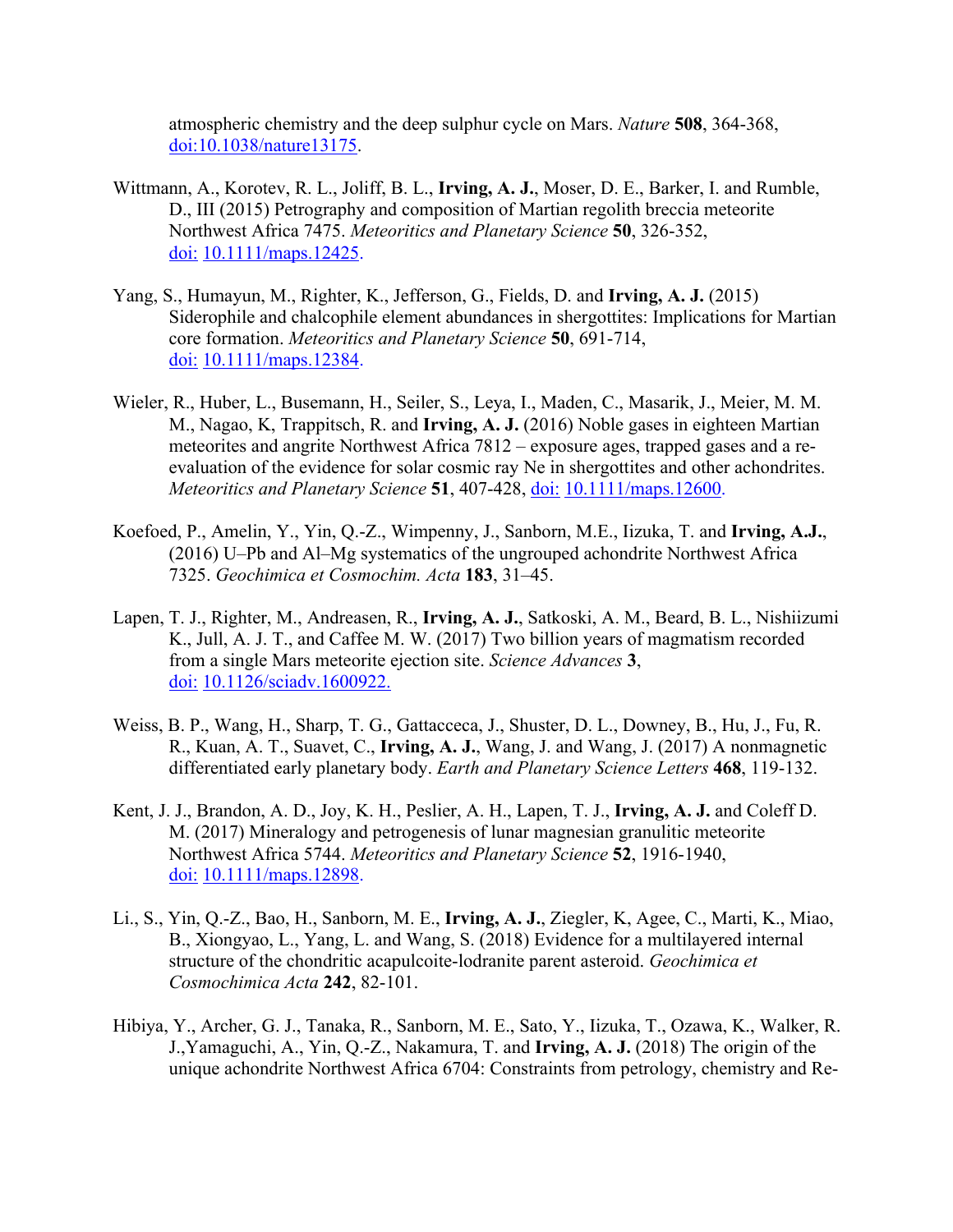Os, O and Ti isotope systematics. *Geochimica et Cosmoschimica Acta* **245**, doi:10.1016/j.gca.2018.04.031.

- Amelin, Y., Koefoed, P., Iizuka, T., Fernandes, V. A. S. M., Huyskens, M., Yin, Q.-Z. and **Irving, A. J.** (2018) *Geochimica et Cosmoschimica Acta* **245**, doi:10.1016/j.gca.2018.09.031.
- Sanborn, M. E., Wimpenny, J., Williams, C. D., Yamakawa, A., Amelin, Y., **Irving, A. J.** and Yin, Q.-Z. (2018) Carbonaceous Achondrites Northwest Africa 6704/6693: Milestones for Early Solar System Chronology and Genealogy. *Geochimica et Cosmoschimica Acta* **245**, doi:10.1016/j.gca.2018.10.031.
- Archer, G. J., Walker, R. J. and **Irving, A. J.** (2019) Highly siderophile element and 187Re– 187Os isotopic systematics of ungrouped achondrite Northwest Africa 7325: Evidence for complex planetary processes. *Meteoritics and Planetary Science* **52**, 1916-1940, doi: 10.1111/maps.13261.
- Peslier, A. H., Hervig, R., Yang, S., Humayun, M., Barnes, J. J., **Irving, A. J.** and Brandon, A. D. (2019) Determination of the water content and D/H ratio of the Martian mantle by unraveling degassing and crystallization effects in nakhlites. *Geochimica et Cosmoschimica Acta*, doi:10.1016/j.gca.2019.04.023.
- Moser, D. E., Arcuri, G. A., Reinhard, D. A., White, L. F., Darling, J. R., Barker, I. R., Larson, D. J., **Irving, A. J.**, McCubbin, F. M., Tait, K. T., Roszjar, J., Wittmann, A. and Davis C. (2019) Decline of giant impacts on Mars by 4.48 billion years ago and an early opportunity for habitability. *Nature Geoscience* **12**, 522-527.

## **Brief Biography**

Dr. Anthony Irving is a petrologist and geochemist whose interests and research have ranged from experimental petrology of terrestrial alkalic basalts to petrologic and trace element studies of mantle xenoliths to petrogenesis of potassic mafic lavas, and more recently to meteoritics. From 1972 until 1979 he participated in petrologic analyses of Apollo 16 and 17 samples, conducted a detailed review of lunar impact melt rocks, and at the Lunar and Planetary Institute he worked on the petrogenesis of lunar KREEP basalts as well as experiments on trace element partitioning in mare basalts. He was a member and editor of the Basaltic Volcanism Study Project, as well as co-editor of the Jackson Volume of the American Journal of Science. From 1979 to 2000 Dr. Irving conducted petrologic, elemental and isotopic studies of terrestrial alkalic igneous rocks and mantle xenoliths contained within them, while also teaching undergraduate